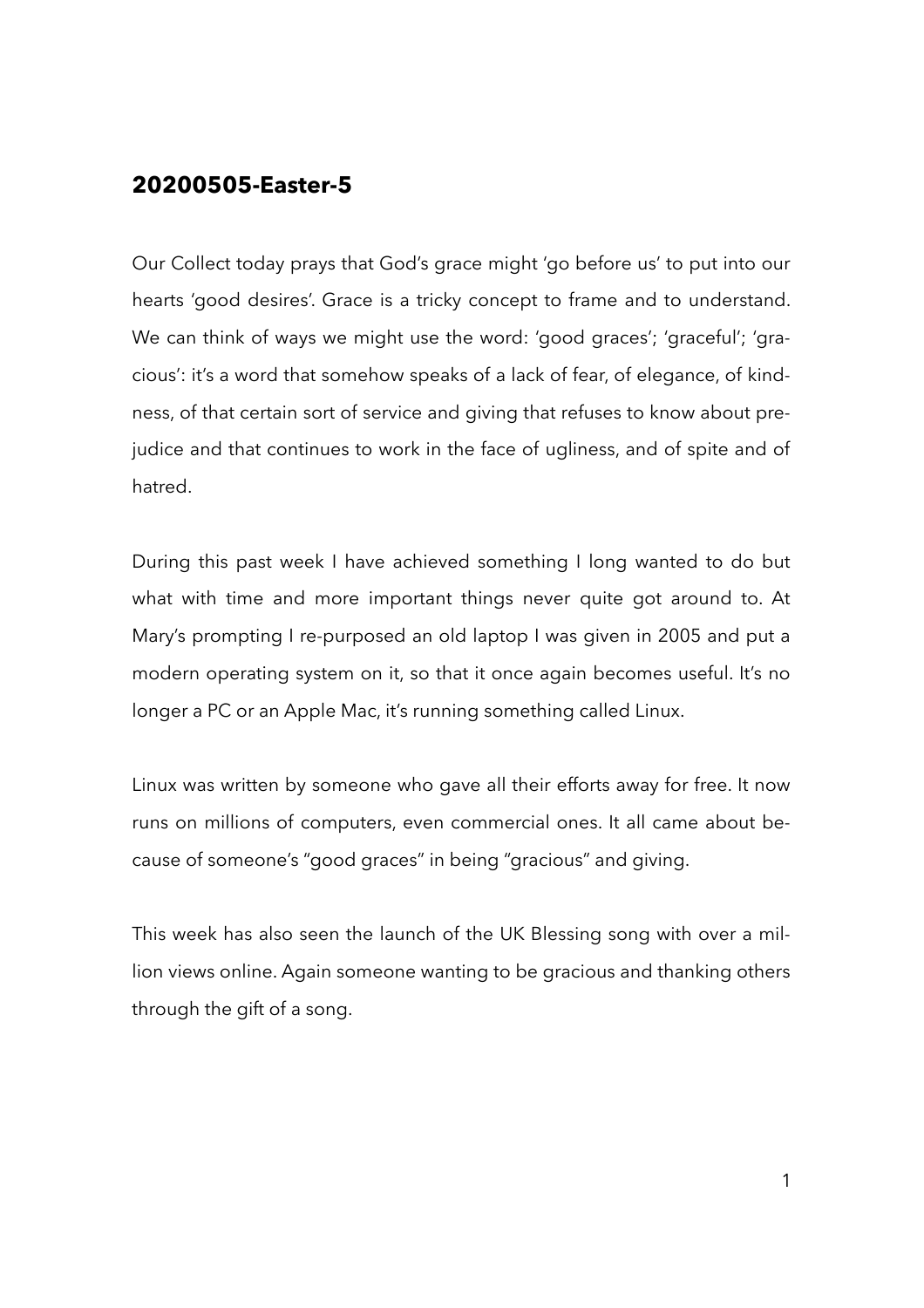Grace is freely given and somehow gently requests rather than demands, a response. When I read the account of the martyrdom of Stephen that we've just heard, I think of Stephen as a graceful person: Acts 6 says he was a person 'full of grace and power'. He was chosen as a deacon, one of the seven. This group of people was specifically set-up and called, in order to solve a dispute, possibly one of the first serious disputes, in the early church. Just think of that: the Holy Spirit solved a dispute through the gift of the grace to serve people dinner. That's all. Just dinner. The UK Blessing song was offered on account of some city churches handing out food parcels, something of course many of us enable through gifts to local Food Banks.

Stephen as he started to serve, then went on to become someone who performed as the scriptures say 'great wonders and miraculous signs'. His grace in giving, his servanthood, had somehow caused an even greater in-filling by the Holy Spirit, to enable him to become something even greater.

And grace is a funny thing, because somehow it isn't all one-way. The gracious person is able to receive as well as give. Think of someone you know who is gracious. If you complement them, they are likely to be self-deprecating perhaps certainly, but will accept it and probably return it to.

Our Gospel reading shows what lies at the root of this power to do good, that Stephen displayed. Jesus tells us that it is the Father living in Him, that performs His miracles and healings, his works. It is this 'in-dwelling' by God, by His grace, that promises to enable us to then do as Jesus goes onto say: 'greater works' than he did. The trigger to all this Jesus says, is simply to be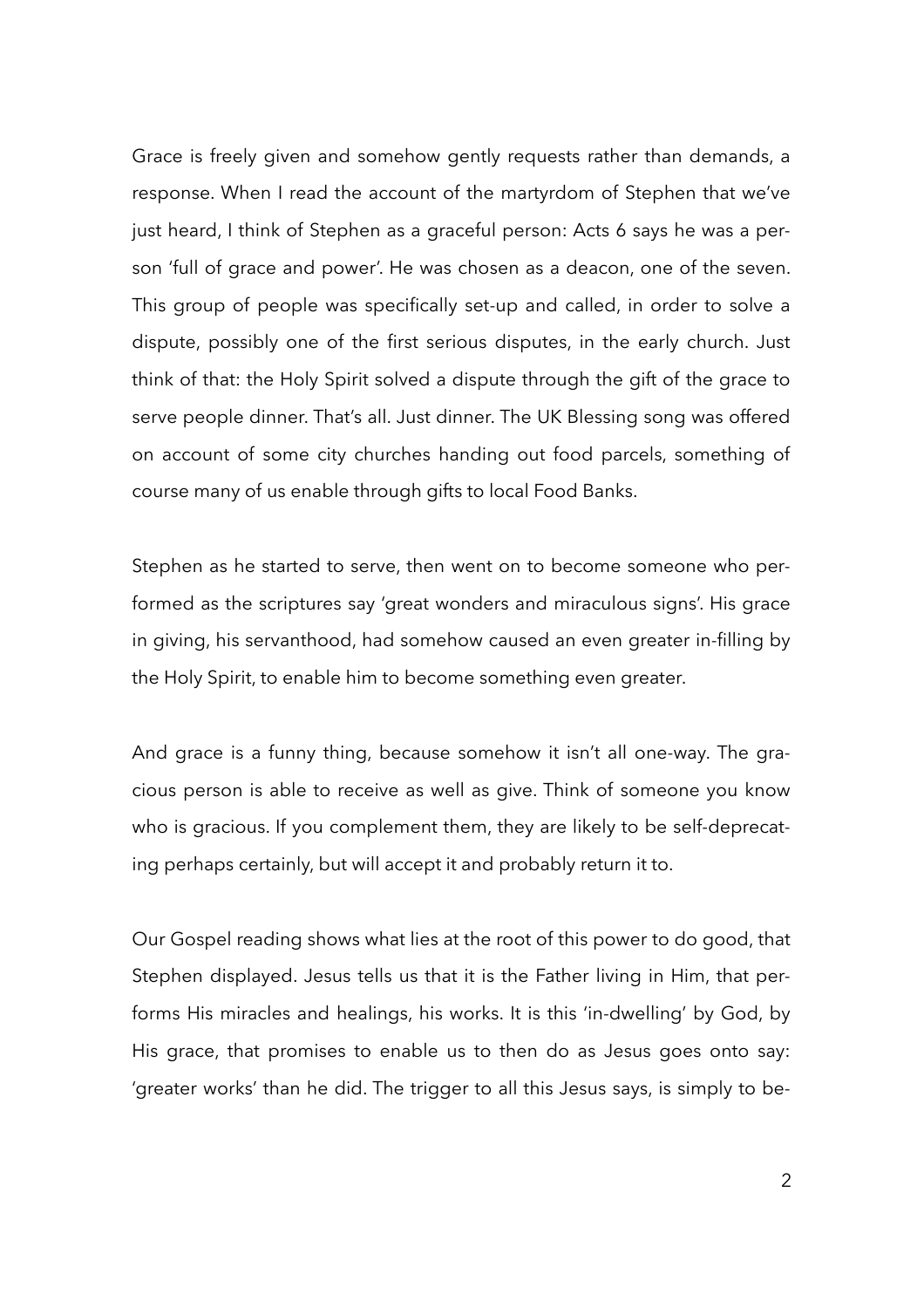lieve in him. And of course He explained this in the face of both Thomas and Philip especially, being less than gracious towards their Lord.

I wonder what a lack of grace looks like? In our Gospel reading Philip had asked Jesus that he might be shown the Father; plainly he couldn't accept who Jesus is. Philip had witnessed all those healings and miracles and still couldn't accept who Jesus is. Interestingly Philip came from Bethsaida, a town Jesus had spoken about:

"Woe to you, Chorazin! Woe to you, Bethsaida! For if the miracles that were performed in you had been performed in Tyre and Sidon, they would have repented long ago in sackcloth and ashes".

Plainly a certain scepticism ruled in Bethsaida. It seems that scepticism certainly was an ingredient in this lack of grace.

And so the 'good desires' our Collect speaks of, are formed in us by our cultivating a proper haven, a home, for 'good desires' within ourselves. That home tends to be graceful in serving, it is 'full of grace' in believing, it is happy both to give and to receive; it tends to avoid scepticism.

Yet is that the end of the story? I think not, because the Collect goes onto speak of needing God's continual help. Being graceful somehow does not come easily. I imagine it does not come easy especially during this time of lockdown. Even as we start to emerge, there will no-doubt be some considerable tests ahead as we try to keep people safe whilst also start to get the world of work going again.